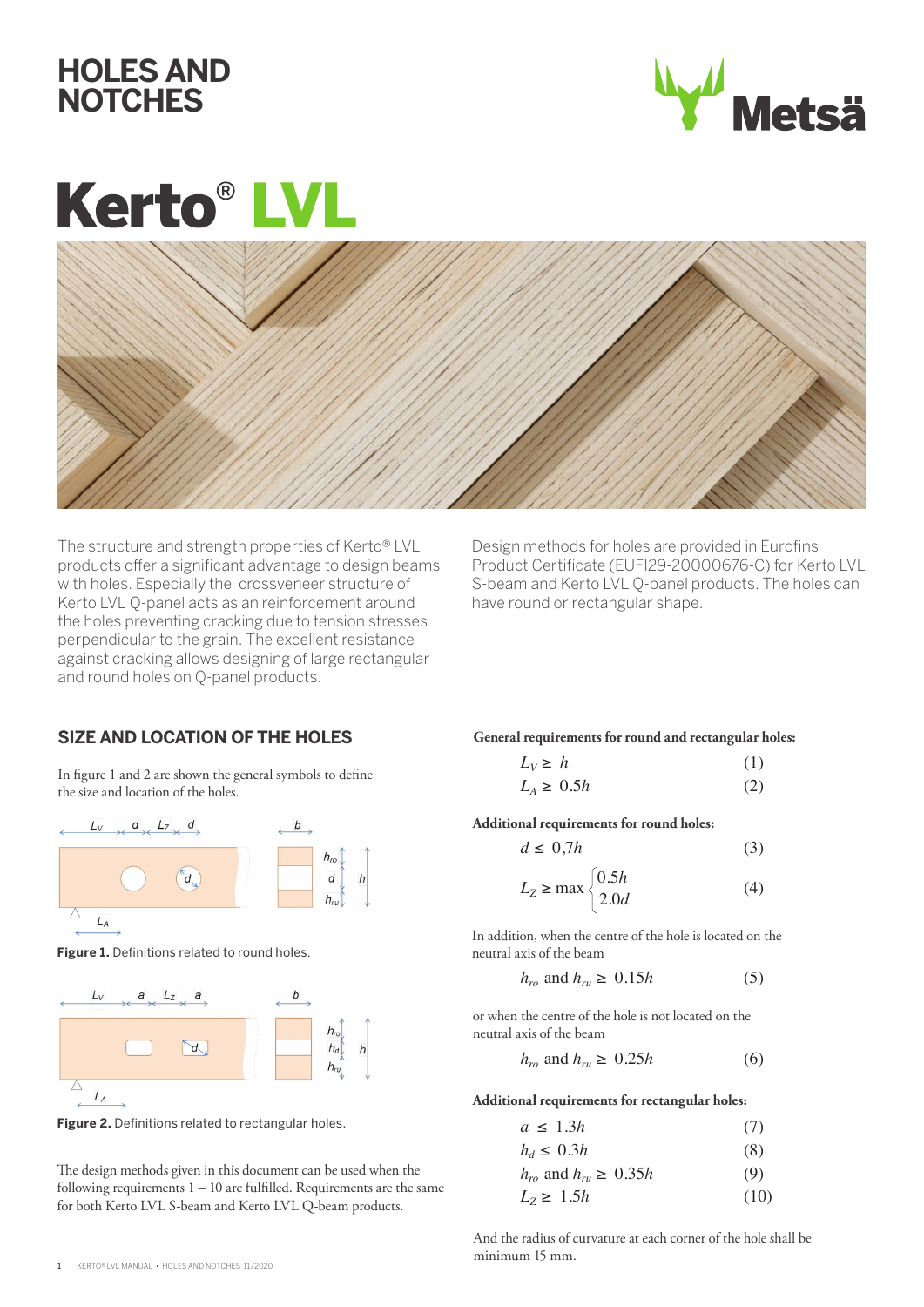# **DESIGN TABLES FOR HOLES**

### **TABLE 1.** GEOMETRICAL LIMITATIONS FOR ROUND HOLES IN S-BEAM AND Q-PANEL PRODUCTS.

|                             |                                             |                                            | <b>CENTRE OF THE HOLE ON NEUTRAL AXIS</b>       |                                                      | <b>CENTRE OF THE HOLE NOT ON NEUTRAL AXIS</b> |                                                      |  |
|-----------------------------|---------------------------------------------|--------------------------------------------|-------------------------------------------------|------------------------------------------------------|-----------------------------------------------|------------------------------------------------------|--|
| <b>BEAM</b><br><b>DEPTH</b> | <b>DISTANCE FROM</b><br><b>THE BEAM END</b> | <b>DISTANCE FROM</b><br><b>THE SUPPORT</b> | <b>MAXIMUM DIAME-</b><br><b>TER OF THE HOLE</b> | <b>DISTANCE FROM THE</b><br><b>EDGES OF THE BEAM</b> | <b>MAXIMUM DIAMETER</b><br>OF THE HOLE        | <b>DISTANCE FROM THE</b><br><b>EDGES OF THE BEAM</b> |  |
| $h$ [mm]                    | $Lv$ min [mm]                               | $L_A$ min [mm]                             | $d$ [mm]                                        | $h_{\text{ro}}$ and $h_{\text{ru}}$ min [mm]         | $d$ [mm]                                      | $h_{\text{ro}}$ and $h_{\text{ru}}$ min [mm]         |  |
| 200                         | 200                                         | 100                                        | 140                                             | 30                                                   | 100                                           | 50                                                   |  |
| 225                         | 225                                         | 112.5                                      | 157.5                                           | 33.75                                                | 112.5                                         | 56.25                                                |  |
| 260                         | 260                                         | 130                                        | 182                                             | 39                                                   | 130                                           | 65                                                   |  |
| 300                         | 300                                         | 150                                        | 210                                             | 45                                                   | 150                                           | 75                                                   |  |
| 360                         | 360                                         | 180                                        | 252                                             | 54                                                   | 180                                           | 90                                                   |  |
| 400                         | 400                                         | 200                                        | 280                                             | 60                                                   | 200                                           | 100                                                  |  |
| 450                         | 450                                         | 225                                        | 315                                             | 67.5                                                 | 225                                           | 112.5                                                |  |
| 500                         | 500                                         | 250                                        | 350                                             | 75                                                   | 250                                           | 125                                                  |  |
| 600                         | 600                                         | 300                                        | 420                                             | 90                                                   | 300                                           | 150                                                  |  |

**NOTE.** In addition the distance between two holes  $L_z$  = max [0.5*h*; 2.0*d*]

#### **TABLE 2.** GEOMETRICAL LIMITATIONS FOR RECTANGULAR HOLES IN S-BEAM AND Q-PANEL PRODUCTS.

| <b>DISTANCE FROM</b><br><b>THE BEAM END</b> | <b>DISTANCE FROM</b><br><b>THE SUPPORT</b> | <b>DISTANCE BET-</b><br><b>WEEN THE HOLES</b> | <b>MAXIMUM LENGTH</b><br>OF THE HOLE | <b>MAXIMUM HEIGHT</b><br>OF THE HOLE | <b>DISTANCE FROM THE</b><br><b>EDGES OF THE BEAM</b> |
|---------------------------------------------|--------------------------------------------|-----------------------------------------------|--------------------------------------|--------------------------------------|------------------------------------------------------|
| $L_V$ min [mm]                              | $L_A$ min [mm]                             | $L_z$ min [mm]                                | a max [mm]                           | $h_d$ max [mm]                       | $h_{\text{ro}}$ and $h_{\text{ru}}$ min [mm]         |
| 200                                         | 100                                        | 300                                           | 260                                  | 60                                   | 70                                                   |
| 225                                         | 112,5                                      | 337.5                                         | 292.5                                | 67.5                                 | 78.75                                                |
| 260                                         | 130                                        | 390                                           | 338                                  | 78                                   | 91                                                   |
| 300                                         | 150                                        | 450                                           | 390                                  | 90                                   | 105                                                  |
| 360                                         | 180                                        | 540                                           | 468                                  | 108                                  | 126                                                  |
| 400                                         | 200                                        | 600                                           | 520                                  | 120                                  | 140                                                  |
| 450                                         | 225                                        | 675                                           | 585                                  | 135                                  | 157.5                                                |
| 500                                         | 250                                        | 750                                           | 650                                  | 150                                  | 175                                                  |
| 600                                         | 300                                        | 900                                           | 780                                  | 180                                  | 210                                                  |
|                                             |                                            |                                               |                                      |                                      |                                                      |

**NOTE.** The radius of curvature at corners of the hole shall be minimum 15 mm.

## **DESIGN OF KERTO LVL S-BEAMS WITH HOLES**

For both round and rectangular holes, the following design criterion shall be satisfied:

$$
\sigma_{t,90,d} = \frac{F_{t,90,d}}{0.5bl_{t,90}} \le 0.85k_{hole} k_{space} k_{t,90} f_{t,90,d} \tag{11}
$$

where  $\sigma_{t,90,d}$  and  $f_{t,90,d}$  are the design values for tensile stress and tensile strength perpendicular to the grain. Length  $l_{t,90}$  is calculated by

$$
l_{t,90} = 0.35d + 0.5h \text{ round holes} \tag{12}
$$

$$
l_{t,90} = 0.5h_d + 0.5h
$$
 rectangular holes (13)

Reduction factor  $k_{t,90}$  for both round and rectangular holes is given by

$$
k_{t,90} = \min \begin{cases} 1 & (14) \\ (450/h)^{0.5} \end{cases}
$$

Beam depth *h* is given in millimeters.

Reduction factor *khole* is calculated as follows

$$
k_{hole} = \min \begin{cases} 1 & \text{if } l = 1, 5 \ \frac{d - 0.5h}{0.5h} & \text{round holes} \end{cases}
$$
 (15)

$$
k_{hole} = 1 \quad \text{rectangular holes} \tag{16}
$$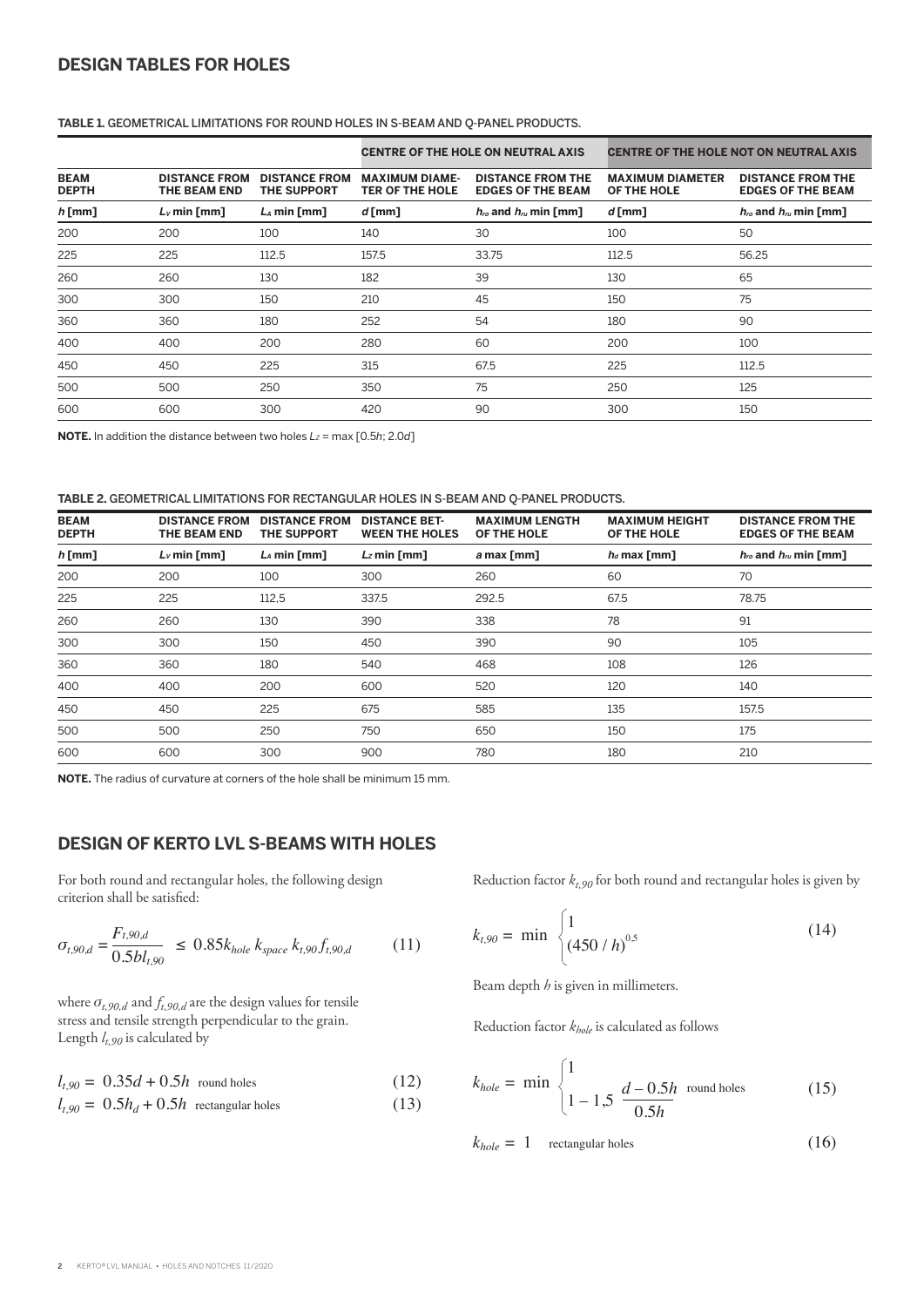Reduction factor *kspace* is given by

$$
k_{space} = \min \begin{cases} 1 \\ 1 - 0.8 \frac{h - Lz}{h} \quad \text{round holes} \\ 1 - 0.8 \frac{4d - Lz}{4d} \end{cases}
$$
(17)

$$
k_{space} = 1 \quad \text{rectangular holes} \tag{18}
$$

The design tension load  $F_{t,90,d}$  is calculated by

*hru*

$$
F_{t,90,d} = \frac{V_d h_d}{4h} \left(3 - \frac{h_d^2}{h^2}\right) + 0.008 \frac{M_d}{h_r}
$$
 (19)

where  $V_d$  is the design shear force and  $M_d$  is the design moment at the hole edge. For round holes  $h_d = 0.7d$ . Distance  $h_r$  is given by

$$
h_r = \min \begin{cases} h_{ro} + 0.15d & \text{round holes} \\ h_{ru} + 0.15d & \text{round holes} \end{cases}
$$
 (20)  

$$
h_r = \min \begin{cases} h_{ro} & \text{rectangular holes} \\ h & \text{total velocity} \end{cases}
$$
 (21)

In addition to the design criterion (11) the bending, shear, tensions and compression stresses of the beam shall be checked at the holes for cross-section reduced with the depth of the hole.

**The design bending stress**  $\sigma_d$  for holes of which centre is located at the neutral axis is given by

$$
\sigma_{m,d} = \begin{cases} \frac{M_d h}{2I_{red}} + \sigma_{add,d} & (22) \end{cases}
$$

where  $M_d$  is the design moment calculated at the centre of the hole and *Ired* is calculated by

$$
I_{red} = \frac{b}{12} (h^3 - d^3)
$$
 round holes (23)

$$
I_{red} = \frac{b}{12} (h^3 - h_d^3)
$$
 rectangular holes (24)

For round holes bending stress  $\sigma_{add,d} = 0$  and for rectangular holes it is given by

$$
\sigma_{add,d} = \frac{M_{add,d}}{W_{ro}} = \frac{V_d a / 4}{bh_{ro}^2 / 6} = \frac{3V_d a}{2bh_{ro}^2}
$$
 (25)

**Design tension and compression stresses**  $\sigma_{t,d}$  and  $\sigma_{c,d}$  in the case that the hole is located at the neutral axis of the beam are given by

$$
\sigma_{t,d} = \frac{F_{t,d}}{A_{red}} \tag{26}
$$

$$
\sigma_{c,d} = \frac{F_{c,d}}{A_{red}} \tag{27}
$$

where  $F_{t,d}$  and  $F_{c,d}$  are the design tension forces at the centre of the hole and *Ared* is calculated by

$$
A_{red} = b(h - d) \qquad \qquad \text{round holes} \tag{28}
$$

$$
A_{red} = b(h - h_d) \qquad \qquad \text{rectangular holes} \qquad (29)
$$

**The design shear stress**  $\sigma_{v,d}$  for cases where the hole is located at the beam neutral axis ( $h_{ro} = h_{ru}$ ) is given by

$$
\sigma_{v,d} = 1.5 \frac{V_d}{A_{red}} \tag{30}
$$

where  $V_d$  is the design shear force at the centre of the hole and *Ared* is calculated with equations 28 and 29.

In case that the centre of a rectangular hole is located at the neutral axis  $(h_{ro} = h_{ru})$  the design shear stress is given by

$$
\sigma_{v,d} = k_{\tau} \frac{1.5 V_d}{A_{\text{red}}} \tag{31}
$$

where  $V_d$  is the design shear force at the hole edge and  $k<sub>\tau</sub>$  is a factor to determine the maximum shear stress given by

$$
k_{\tau} = 1.85 \left( 1 + \frac{a}{h} \right) \left( \frac{h_d}{h} \right)^{0.2}
$$
 (32)

#### **DESIGN OF KERTO LVL Q-PANELS WITH HOLES**

The same design method can be used for Kerto LVL Q-panel with holes when the requirements 1-10 are fulfilled. In addition, the radius of curvature at the corners of the hole shall be at least 15 mm.

Due to the crosswise veneer structure, the tension strength perpendicular to grain of Q-panel is high enough to prevent the possible initial crack growth to propagate the failure and the design criterion for Q-panel with holes can't be presented by formula presenting the proceeding of the cracking. Instead the bending, tension, compression and shear stresses of the beam calculated for the reduced crosssection shall be verified at the location of the holes. The stresses are calculated as given in equations 22, 26, 27, 30 and 31.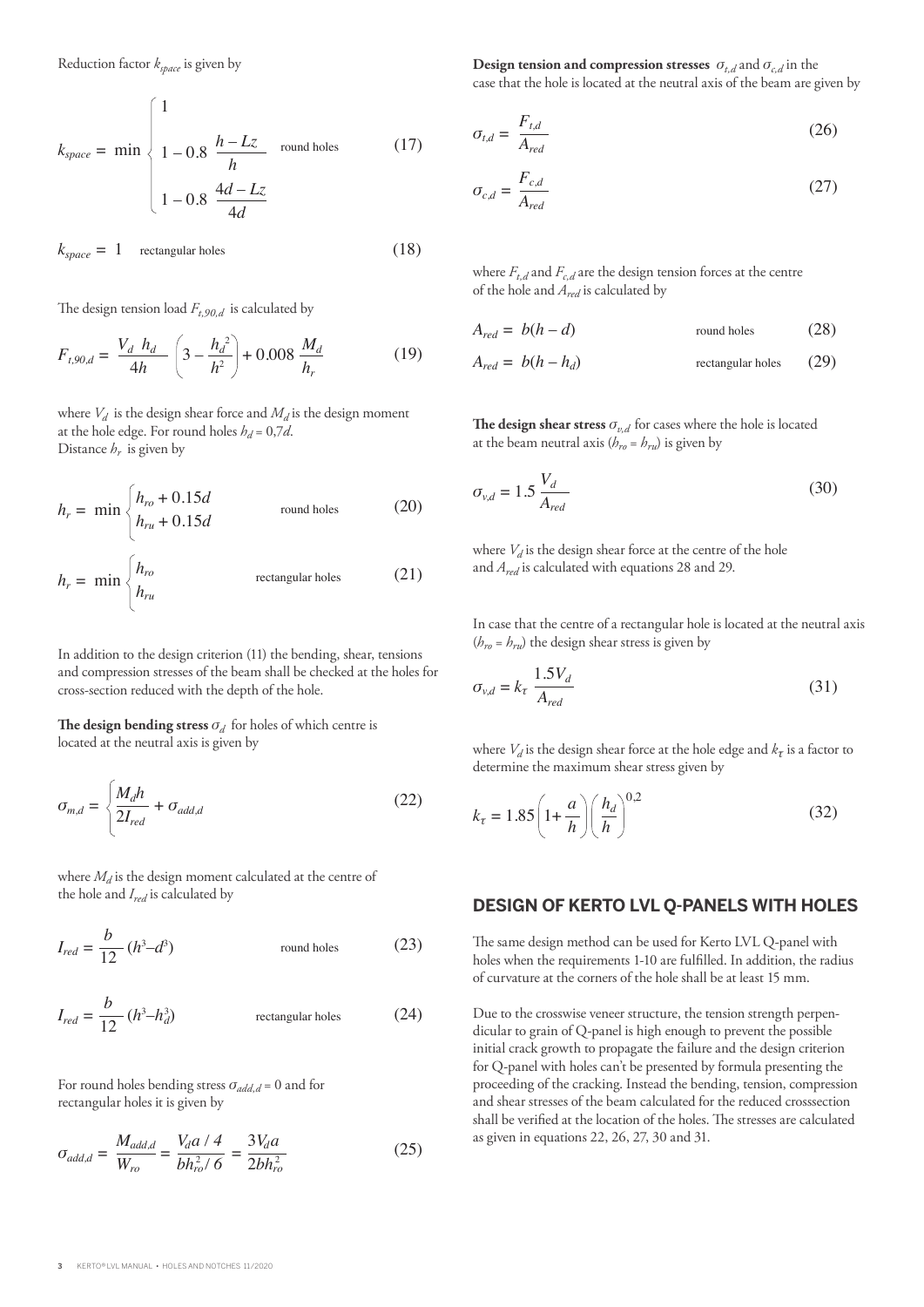## **DESIGN OF NOTCHES**

The stress concentrations at the notch shall be taken in to account by reduction factors. The effects of them can be disregarded in the following cases:

- Tension or compression parallel to the grain.
- Bending with tension stresses at the notch, when the taper is not steeper than 1:10, that is  $i \ge 10$ , see figure 3a.
- Bending with compressive stresses at the notch, see figure 3b.



**Figure 3.** Bending at notch: a) tension stresses at the notch, b) compression stresses at the notch.

#### **BEAM WITH A NOTCH ON SUPPORT**



**Figure 4.** Notch on support, at the end of the beam

For beams with rectangular cross-sections, the shear stress at the notched support shall be calculated using the reduced depth *hef* (see figure 4),

$$
\tau_d = \frac{1.5V}{b \cdot h_{ef}} \le k_v \cdot f_{v,d} \tag{33}
$$

where  $k_v$  is the reduction factor defined as follows:

#### **Beams, notched at the opposite side to the support (see figure 4b):**

$$
k_v = 1 \tag{34}
$$

**Beams, notched at the same side to the support (see figure 4a):**

$$
k_{\nu} = \min \begin{cases} k_n \left( 1 + \frac{1.1i^{1.5}}{\sqrt{h}} \right) \\ \sqrt{h} \left( \sqrt{\alpha(1-\alpha)} + 0.8\frac{x}{h} \sqrt{\frac{1}{\alpha}} - \alpha^2 \right) \end{cases}
$$
(35)

where

- $i$  is the notch inclination (see figure 4a)
- *h* is the beam depth (mm)
- *х* is the distance from line of action of the support reaction to the corner of the notch